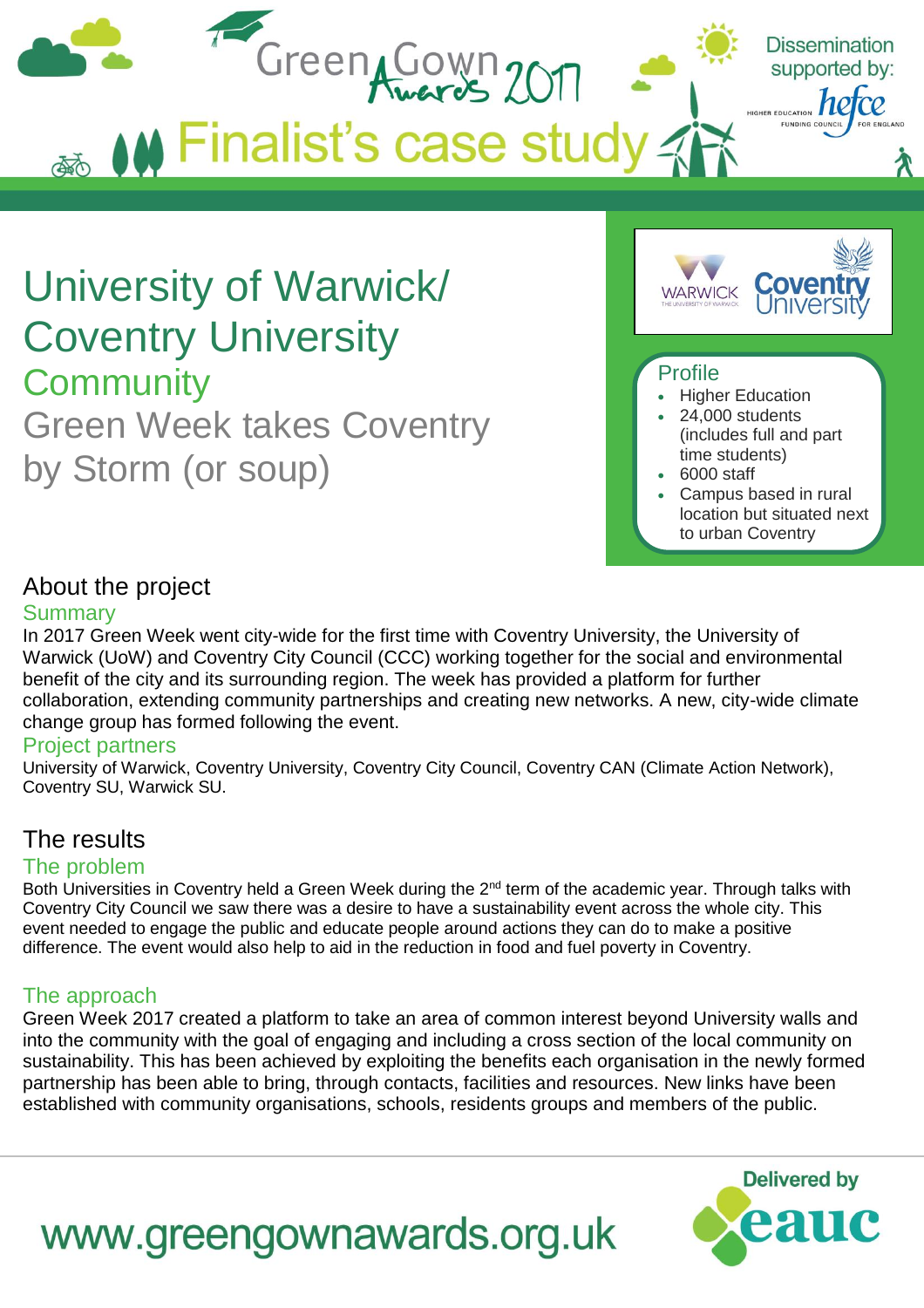

Communications about the event where managed by the City Council to ensure the community and city wide theme were at the heart of the initiative.

### Our goals

To bring the Coventry population together and educate on how to make a positive difference in the city and on climate change as a whole.

### Performance and results

A positive outcome has also been the formation of a new strategic partnership with representatives from both Universities and Coventry City Council (CU, CUSU, UoW, WUSU, Warwick Volunteers, CoventryCAN, Coventry City Council) to develop the programme and 27 community partners participated in events. This is already leading to further city initiatives and collaborations.

The range of activities spanned both Universities and the city itself, engaging with as many community organisations and sections as possible. These included:

- Four community-based volunteering activities impacting 4 areas of the city; Hearsall, Gosford Park, Charterhouse and Spon End with 70 student volunteers and 15 community-based volunteers worked together to make a noticeable difference to the area. 3 skips full of waste were collected.
- Community Green fairs held at both universities and the city centre involving 35 differently themed information stalls with 27 local organisations involved, attracting over 400 people.
- 35 schools engaged in the 'Plastic Fantastic' competition, with packs given out. 8 finalists are now at the judging stage for their 'Plastic Made Fantastic' exhibitions. This has strengthened University outreach into schools, and interest in sustainability for the younger generation.
- 244 students took part in formal and informal learning events including lectures and interactive discussions based on the Whole Earth Exhibition which was located in the public domain at Coventry University.
- 33 volunteers were involved in debating and planning UN policy at the Model Summit. This had a live video stream through the City Council's website.
- The city centre 'Disco Soup' event gave out 140 litres of soup to Coventry residents with information on reducing food waste by using leftovers.
- Sustainability societies at Warwick University opened their doors for evening lectures on climate change, a sustainability-based Fashion Show, and allotment events.
- The week engaged various departments such as Conference Centres at UoW who ran a Forest Clean Up event for a local patch of woodland.
- A well-attended Sustainability Market was held in the city centre at the weekend to make sure that as many people were engaged as possible.
- The week was advertised through posters, online, social media and local radio.
- First termly Swap Shop hosted at UoW.
- All Student Meeting voted that the SU move away from disposable cups and work with pharmacy to stop selling cosmetics tested on animals.

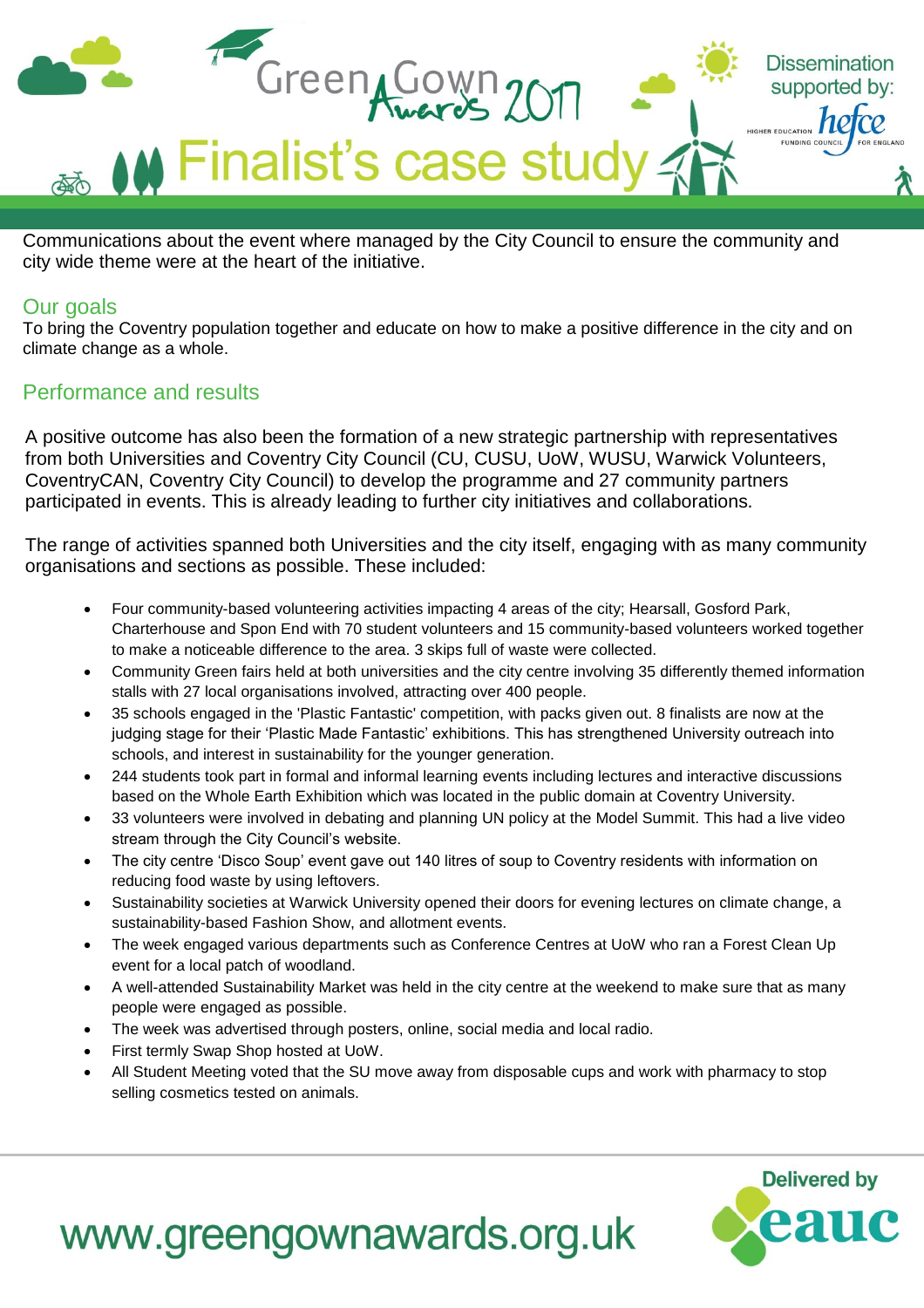

On campus further outcomes have been achieved with 3,000 reusable coffee cups being distributed at the University of Warwick and on a joint theme Coventry University launched its new coffee cup recycling scheme.

The event has also created an opportunity for students from both universities to work together with the common goal of societal benefit. They have gained valuable employability skills through planning projects, marketing events, forming new relationships and a greater understanding of citizenship.

An event of this nature is pioneering for the sector and demonstrates the overall benefits we are able to bring to the community and society as a whole through working in partnership. Following our lead, the model created in Coventry is now being replicated by Worcester University and Worcester City Council, creating even more communities working together and demonstrating shared practice. The programme deliberately targeted new practices and initiatives to bring Coventry together through a joint cause, engaging cross-sections of the community and interest groups, educating all involved about the actions they can take to make a difference.

### The future

#### Lessons learned

We learnt that events like this need to be planned further in advance and include more people as well as have as much advertising as possible at an earlier time. There are many people out there that wish to make a difference and are willing to get involved in this type of event. Working together we can make an impact.

### Top 3 learnings from implementing your project

- 1 Work together! Joining forces = greater impact.
- 2 Know your audience and goals and run events accordingly
- 3 Inclusivity: involve others from start to finish

### Sharing your project

We have communicated about this project though University publicity channels as well as through the EAUC. We also plan to use video footage to advertise the next Green Week in March 2018.

### What has it meant to your institution to be a Green Gown Award finalist?

'It's wonderful to see our Coventry community working with us to improve sustainability in our local area. I look forward to seeing our partnerships grow stronger to the benefit of Coventry, our University and our wider region. A Green Gown Award is a great way to recognise this beneficial partnership.' Vice Chancellor and President of the University of Warwick, Prof. Stuart Croft

# **Delivered by**